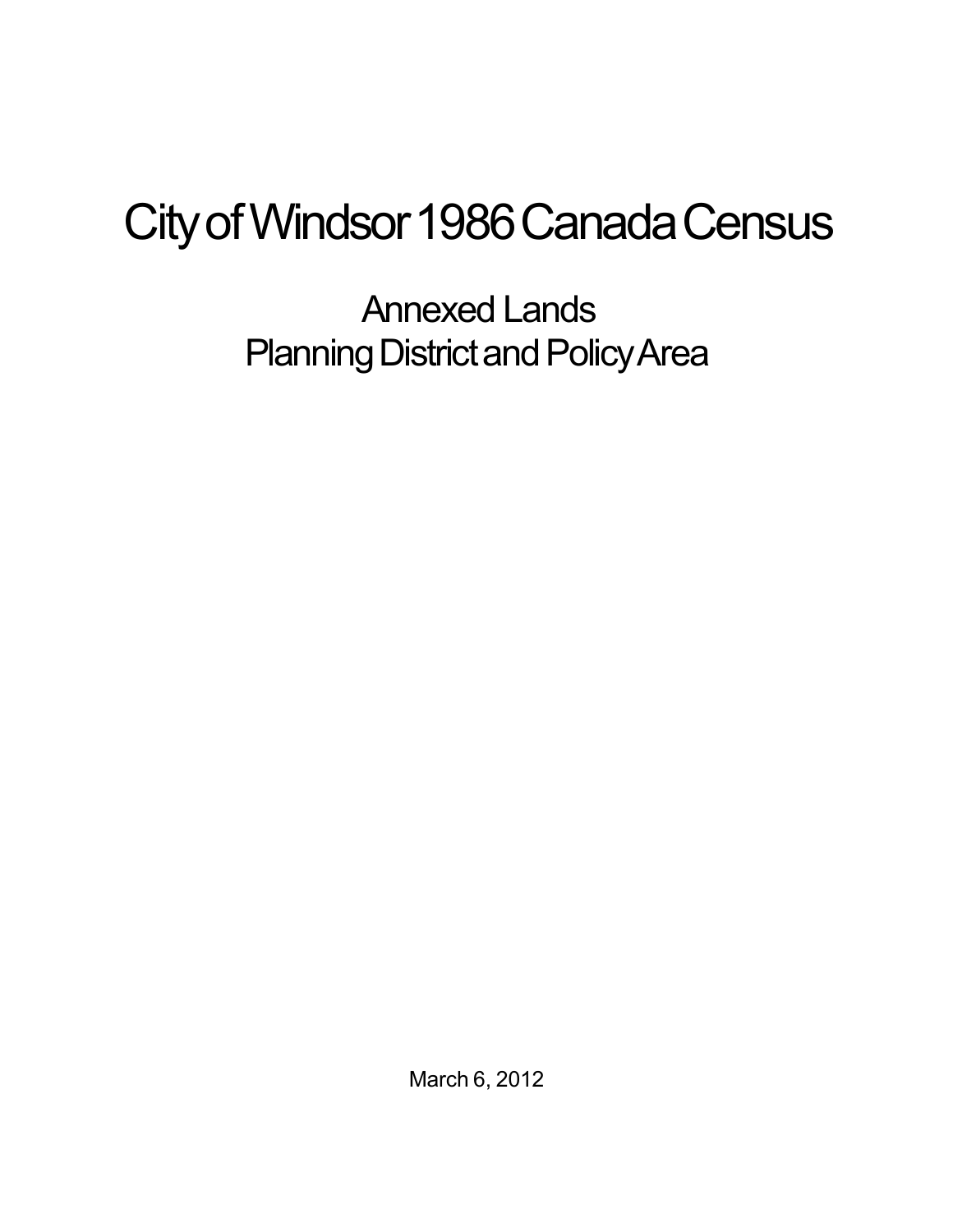## **Table of Contents**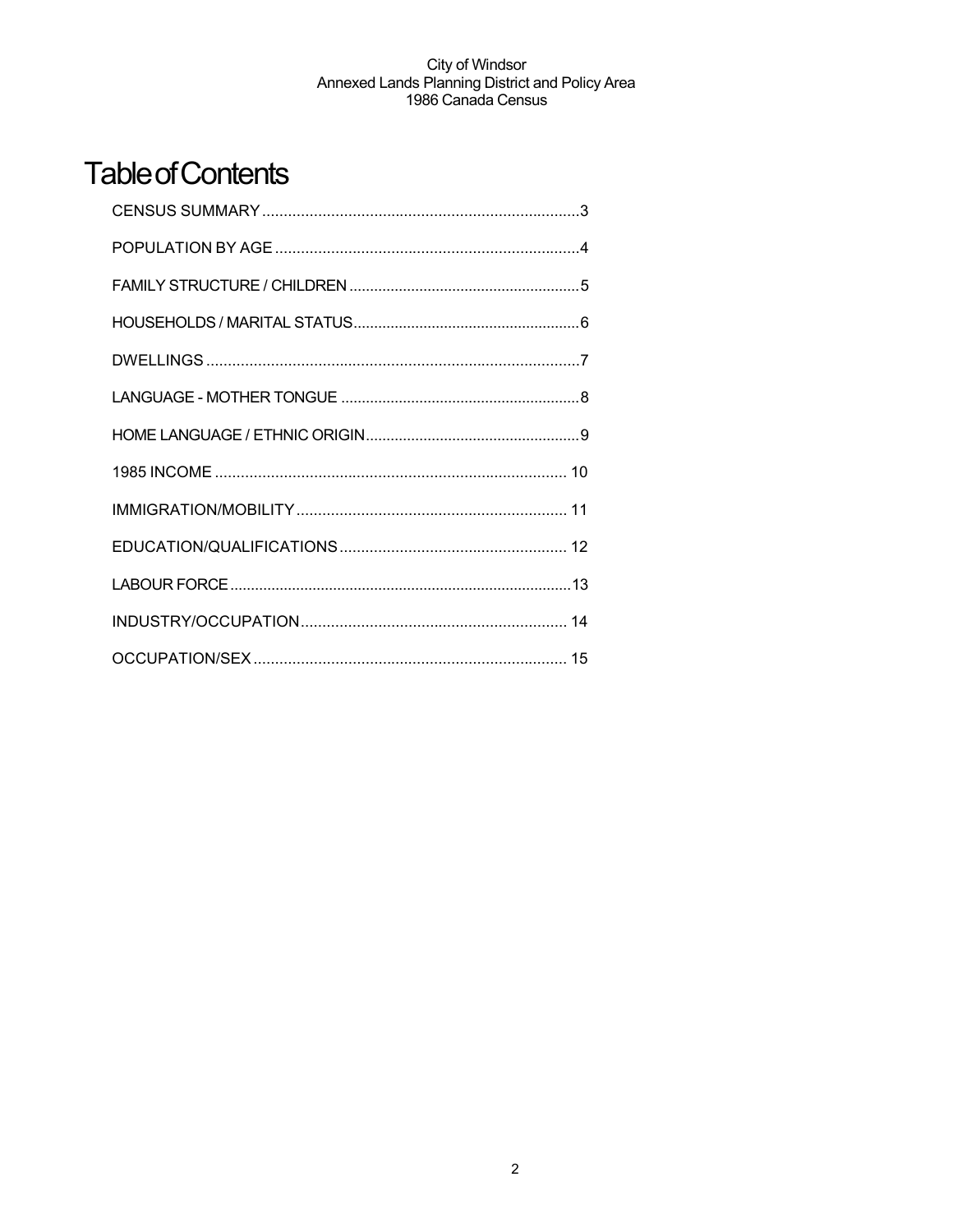## **CENSUS SUMMARY**

| <b>CENSUS SUMMARY</b>          | <b>Annexed Lands</b> |     |
|--------------------------------|----------------------|-----|
| Total population (% base)      | 1,501                |     |
| By sex:                        |                      |     |
| Male                           | 745                  | 50% |
| Female                         | 755                  | 50% |
| By age:                        |                      |     |
| 0 to 4 years                   | 95                   | 6%  |
| 5 to 19 years                  | 400                  | 27% |
| 20 to 24 years                 | 140                  | 9%  |
| 25 to 34 years                 | 220                  | 15% |
| 35 to 44 years                 | 220                  | 15% |
| 45 to 54 years                 | 175                  | 12% |
| 55 to 64 years                 | 145                  | 10% |
| 65 to 74 years                 | 55                   | 4%  |
| 75 years and over              | 50                   | 3%  |
| Average age of population      | 32.9                 |     |
| Total census families (% base) | 390                  |     |
| <b>Husband-wife families</b>   | 360                  | 92% |
| With no children at home       | 105                  | 27% |
| With children at home          | 245                  | 63% |
| Lone-parent families           | 30                   | 8%  |
| <b>Total children at home</b>  | 620                  |     |
| Average children per family    | 1.6                  |     |
| Private households (% base)    | 445                  |     |
| <b>Persons in households</b>   | 1,495                |     |
| Average persons per household  | 3.4                  |     |
| Occupied dwellings (% base)    | 450                  |     |
| Owned                          | 355                  | 79% |
| Rented                         | 95                   | 21% |
| Single detached house          | 440                  | 98% |
| Apartment 5 or more storeys    |                      | 0%  |
| Other type of dwelling         |                      | 1%  |
| 1985 Avg. hhld income (est.)   | 41,356               |     |
|                                |                      |     |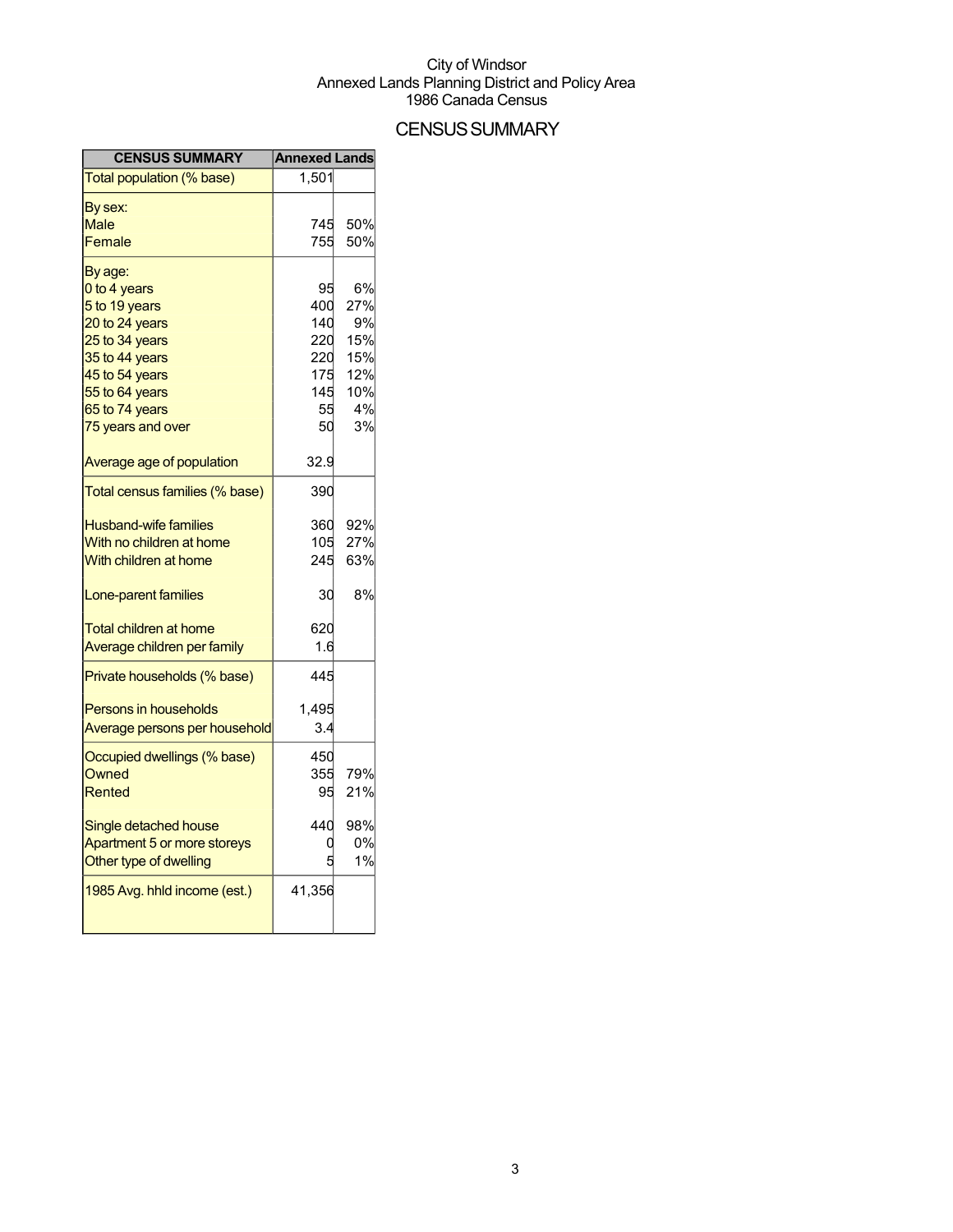## POPULATIONBYAGE

| <b>POPULATION BY AGE Annexed Lands</b> |       |     |
|----------------------------------------|-------|-----|
| Total population (% Base)              | 1,501 |     |
| Average age of population              | 32.9  |     |
|                                        |       |     |
| By age:                                |       |     |
| $0 - 4$ years                          | 95    | 6%  |
| 5 - 9 years                            | 100   | 7%  |
| 10 - 14 years                          | 140   | 9%  |
| 15 - 19 years                          | 160   | 11% |
| 20 - 24 years                          | 140   | 9%  |
| 25 - 34 years                          | 220   | 15% |
| 35 - 44 years                          | 220   | 15% |
| 45 - 54 years                          | 175   | 12% |
| 55 - 64 years                          | 145   | 10% |
| 65 - 74 years                          | 55    | 4%  |
| 75 years and over                      | 50    | 3%  |
| <b>Male population</b>                 | 745   | 50% |
| Average age of males                   | 32.9  |     |
|                                        |       |     |
| By age:                                |       |     |
| 0 - 4 years                            | 45    | 3%  |
| $5 - 9$ years                          | 45    | 3%  |
| 10 - 14 years                          | 70    | 5%  |
| 15 - 19 years                          | 85    | 6%  |
| 20 - 24 years                          | 60    | 4%  |
| 25 - 34 years                          | 110   | 7%  |
| 35 - 44 years                          | 105   | 7%  |
| 45 - 54 years                          | 100   | 7%  |
| 55 - 64 years                          | 75    | 5%  |
| 65 - 74 years                          | 20    | 1%  |
| 75 years and over                      | 25    | 2%  |
| <b>Female population</b>               | 755   | 50% |
| Average age of females                 | 32.8  |     |
|                                        |       |     |
| By age:                                |       |     |
| 0 - 4 years                            | 50    | 3%  |
| $5 - 9$ years                          | 55    | 4%  |
| 10 - 14 years                          | 70    | 5%  |
| 15 - 19 years                          | 75    | 5%  |
| 20 - 24 years                          | 80    | 5%  |
| 25 - 34 years                          | 110   | 7%  |
| 35 - 44 years                          | 115   | 8%  |
| $45 - 54$ years                        | 75    | 5%  |
| 55 - 64 years                          | 70    | 5%  |
| 65 - 74 years                          | 35    | 2%  |
| 75 years and over                      | 25    | 2%  |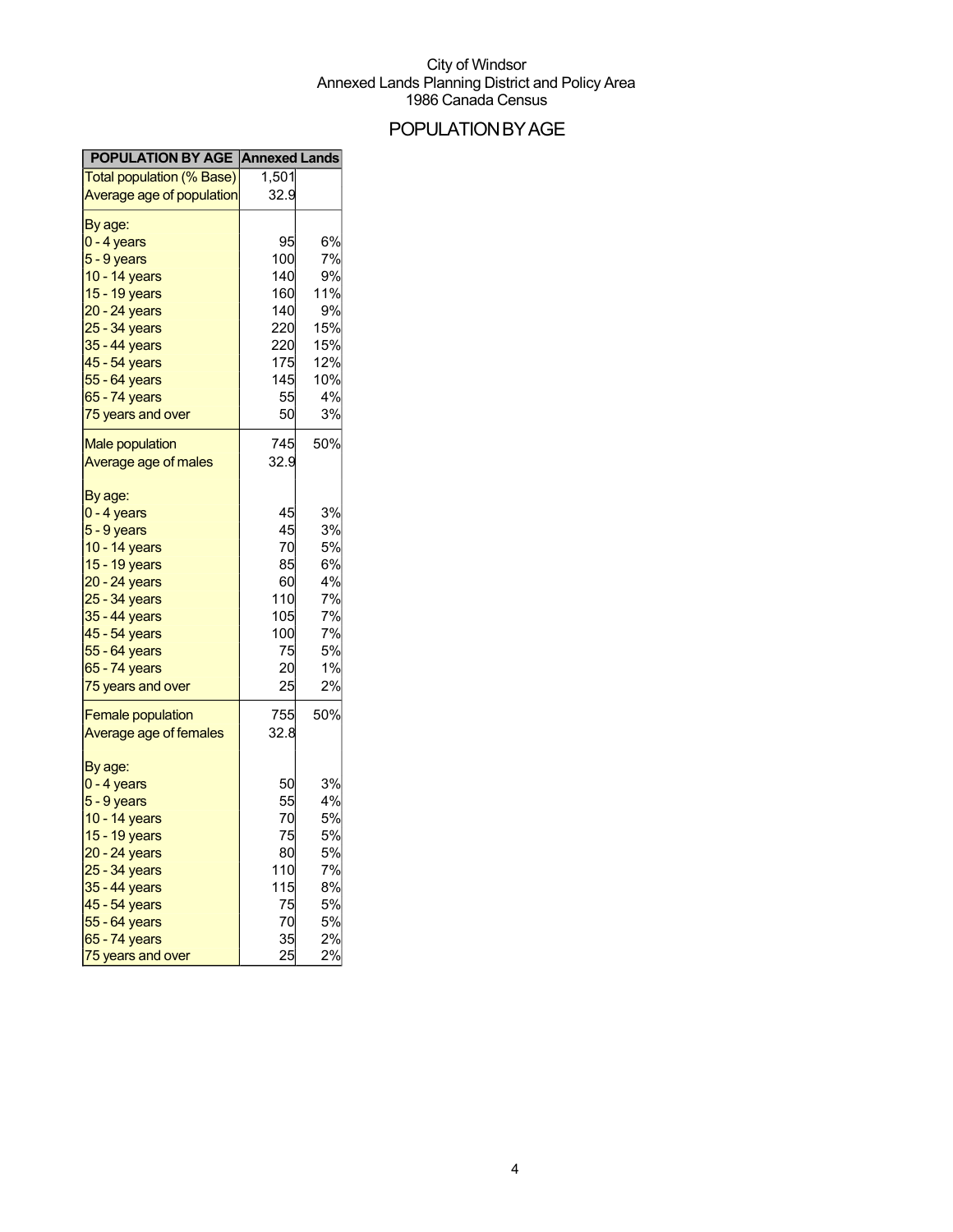## FAMILYSTRUCTURE/CHILDREN

| <b>FAMILY SIRUCTURE / CHILDREN ANNEXEG LANGS</b> |                 |     |
|--------------------------------------------------|-----------------|-----|
| Total census families (% base)                   | 390             |     |
|                                                  |                 |     |
| By family structure:                             |                 |     |
| <b>Total husband-wife families</b>               | 360             | 92% |
| With no children at home                         | 105             | 27% |
| With children at home                            | 245             | 63% |
| 1 child                                          | 65              | 17% |
| 2 children                                       | 110             | 28% |
| 3 or more children                               | 65              | 17% |
| Lone-parent families                             | 30              | 8%  |
| Lone male parent                                 | 15              | 4%  |
| 1 child at home                                  |                 | 0%  |
| 2 children at home                               |                 | 1%  |
| 3 or more children at home                       |                 | 0%  |
| Lone female parent                               | 25              | 6%  |
| 1 child at home                                  | $\overline{20}$ | 5%  |
| 2 children at home                               | 5               | 1%  |
| 3 or more children at home                       |                 | 1%  |
| Total children at home (%base)                   | 620             |     |
| $0 - 5$ years                                    | 115             | 19% |
| $6 - 14$ years                                   | 225             | 36% |
| 15 - 17 years                                    | 80              | 13% |
| 18 - 24 years                                    | 160             | 26% |
| 25 years and over                                | 45              | 7%  |
| Average children/family                          | 1.6             |     |

#### **FAMILY STRUCTURE / CHILDREN Annexed Lands**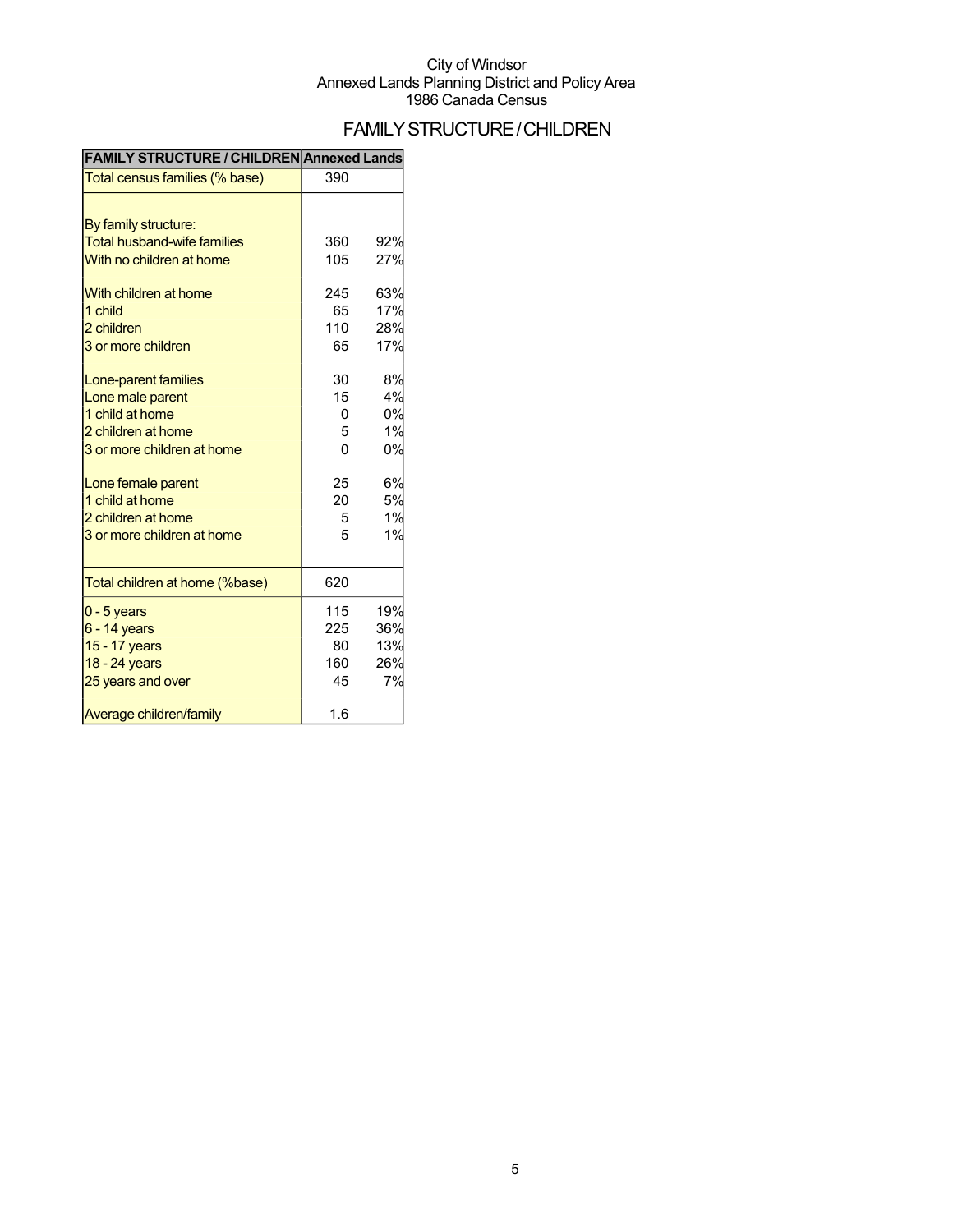## HOUSEHOLDS/MARITALSTATUS

| <b>HOUSEHOLDS / MARITAL STATUS Annexed Lands</b> |       |     |
|--------------------------------------------------|-------|-----|
| Private households (% base)                      | 445   |     |
| By size of household:                            |       |     |
| 1 person                                         | 50    | 11% |
| 2 persons                                        | 100   | 22% |
| 3 persons                                        | 85    | 19% |
| 4 - 5 persons                                    | 170   | 38% |
| 6 or more persons                                | 45    | 10% |
| By number of census families:                    |       |     |
| Non-family households                            | 65    | 15% |
| <b>Family households</b>                         | 380   | 85% |
| 1 census family                                  | 370   | 83% |
| 2 or more census families                        | 10    | 2%  |
|                                                  |       |     |
| Persons in private households                    | 1,495 |     |
| Average persons per household                    | 3.4   |     |
| Census families in private                       | 390   |     |
| households (% base)                              |       |     |
| By size of census family:                        |       |     |
| 2 person family                                  | 120   | 31% |
| 3 persons                                        | 80    | 21% |
| 4 persons                                        | 115   | 29% |
| 5 or more persons                                | 80    | 21% |
|                                                  |       |     |
| Total population (% base)                        | 1,500 |     |
| By marital status, for persons                   |       |     |
| 15 years of age and over:                        |       |     |
| Single (never married)                           | 330   | 22% |
| <b>Married</b>                                   | 730   | 49% |
| Widowed                                          | 45    | 3%  |
| <b>Divorced</b>                                  | 20    | 1%  |
| Separated                                        | 30    | 2%  |
|                                                  |       |     |

#### **HOUSEHOLDS / MARITAL STATUS Annexed Lands**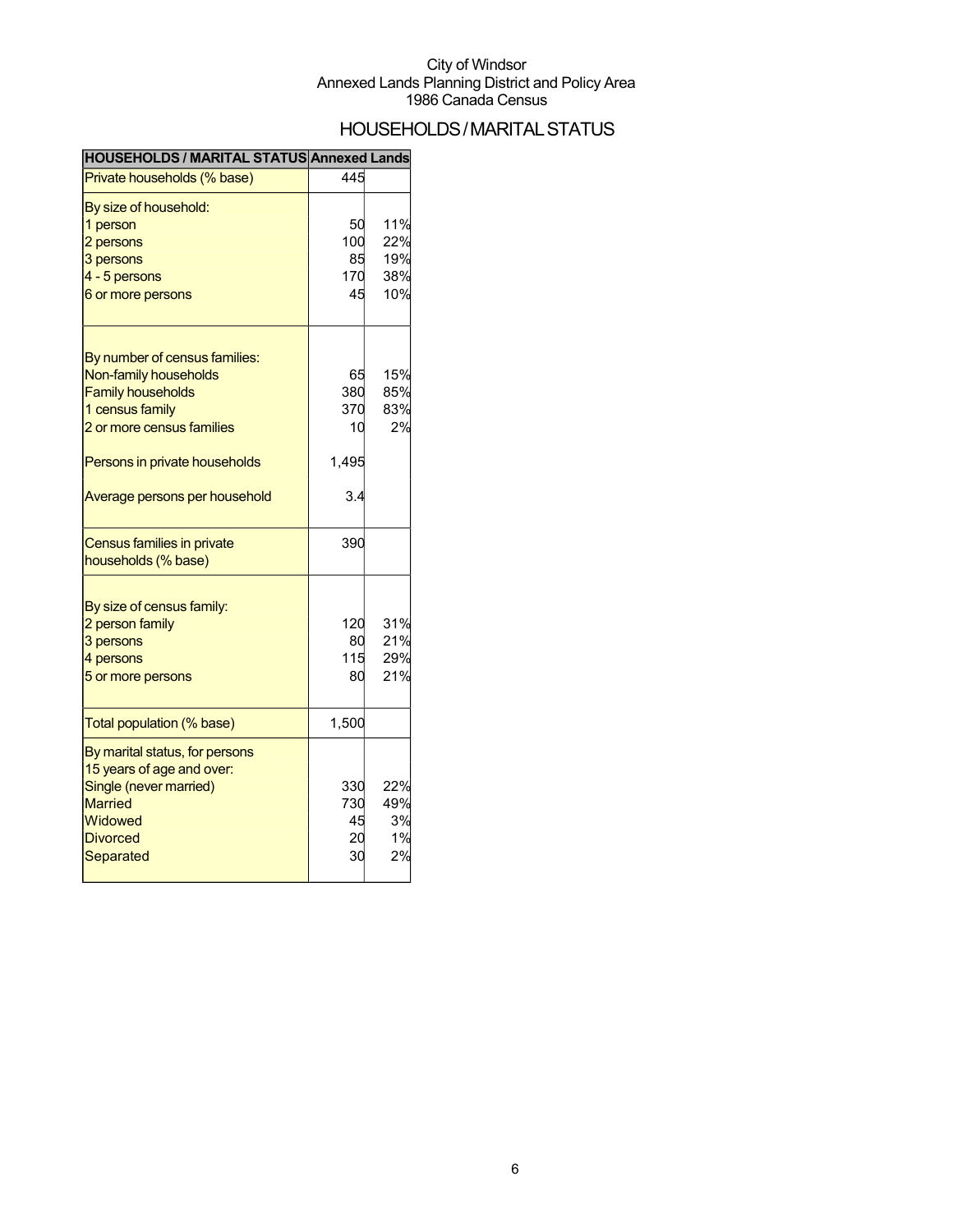## DWELLINGS

| <b>DWELLINGS</b>                                                                                                         |                                      | <b>Annexed Lands</b>           |
|--------------------------------------------------------------------------------------------------------------------------|--------------------------------------|--------------------------------|
| Occupied dwellings (% base)                                                                                              | 450                                  |                                |
| By tenure:                                                                                                               |                                      |                                |
| Rented                                                                                                                   | 95                                   | 21%                            |
| Owned                                                                                                                    | 355                                  | 79%                            |
| <b>On Reserve</b>                                                                                                        |                                      | 0%                             |
| By dwelling type:<br>Single detached house                                                                               | 440                                  | 98%                            |
| Apartment 5 or more stories                                                                                              |                                      | 0%                             |
| <b>Movable dwelling</b>                                                                                                  |                                      | 0%                             |
| All other dwelling types                                                                                                 |                                      | 1%                             |
| By age of dwelling - total<br><b>Constructed before 1946</b><br>1946 - 1960<br>1961 - 1970<br>1971 - 1980<br>1981 - 1986 | 455<br>115<br>130<br>105<br>85<br>15 | 25%<br>29%<br>23%<br>19%<br>3% |
| Dwellings with central heat<br>Gas                                                                                       | 410<br>310                           | 90%<br>68%                     |
| Electricity                                                                                                              | 80                                   | 18%                            |
| Oil                                                                                                                      | 45                                   | 10%                            |
| <b>Other fuels</b>                                                                                                       | 15                                   | 3%                             |
| <b>Tenant occupied households</b><br>With rent $>=$ 30% hhld inc.                                                        | 70<br>15                             | 21%                            |
| Owner occupied households<br>Payments >= 30% hhld. inc.                                                                  | 370<br>25                            | 7%                             |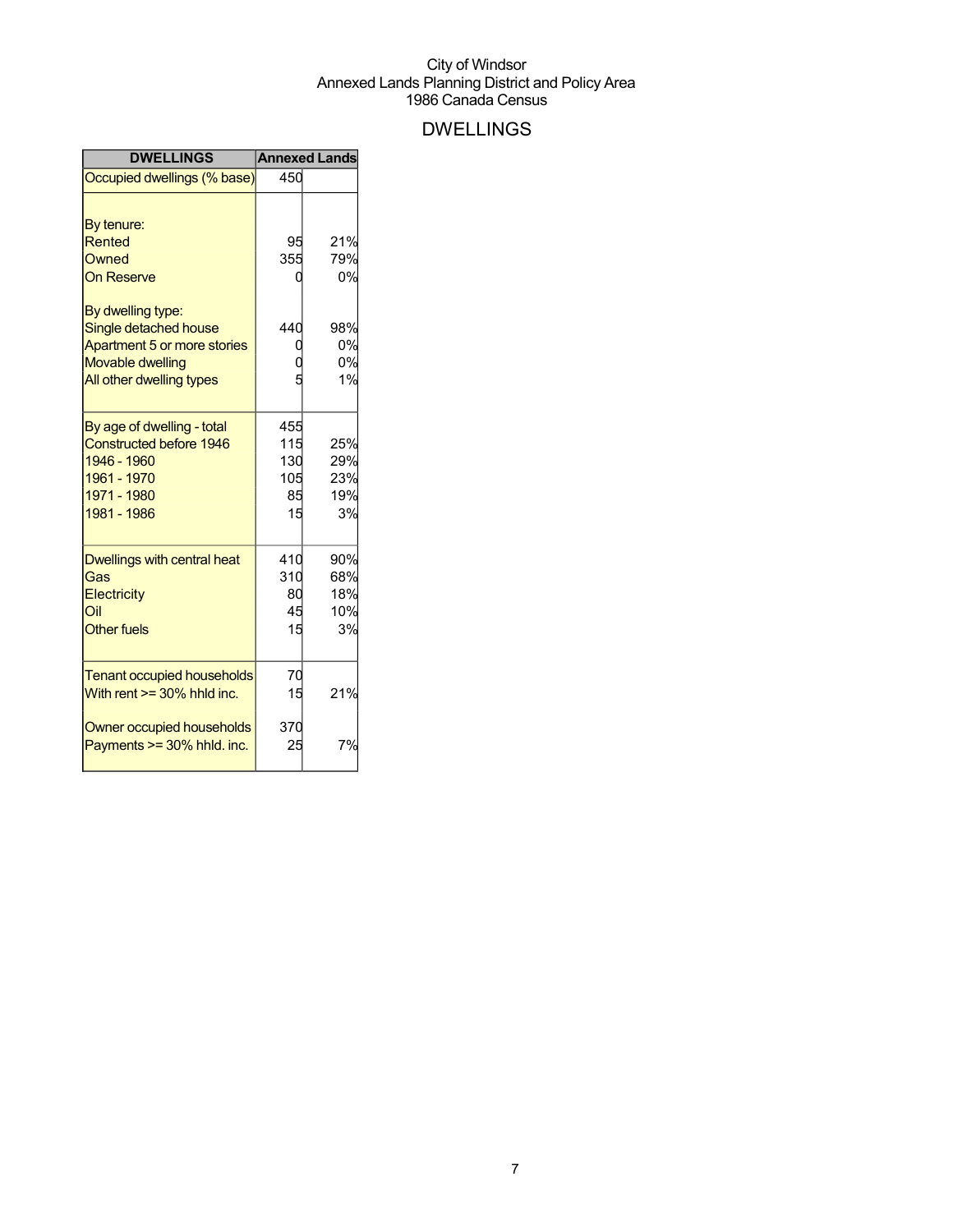## LANGUAGE-MOTHERTONGUE

| LANGUAGE - MOTHER TONGUE Annexed Lands |  |
|----------------------------------------|--|
|----------------------------------------|--|

| Total responses (% Base)                                                                                           | 1,500                          |                                   |
|--------------------------------------------------------------------------------------------------------------------|--------------------------------|-----------------------------------|
| <b>Total single responses</b><br><b>Total official languages</b><br><b>English</b><br>French                       | 1,420<br>1,260<br>1,150<br>110 | 95%<br>84%<br>77%<br>7%           |
| <b>Total non-official languages</b><br>German<br><b>Chinese</b><br><b>Dutch</b><br><b>Polish</b><br><b>Italian</b> | 155<br>35<br>55                | 10%<br>2%<br>0%<br>0%<br>0%<br>4% |
| Portuguese<br><b>Ukrainian</b><br>Greek<br>Languages other than above                                              | 10<br>5<br>30                  | 1%<br>0%<br>0%<br>2%              |
| <b>Total multiple responses</b>                                                                                    | 80                             | 5%                                |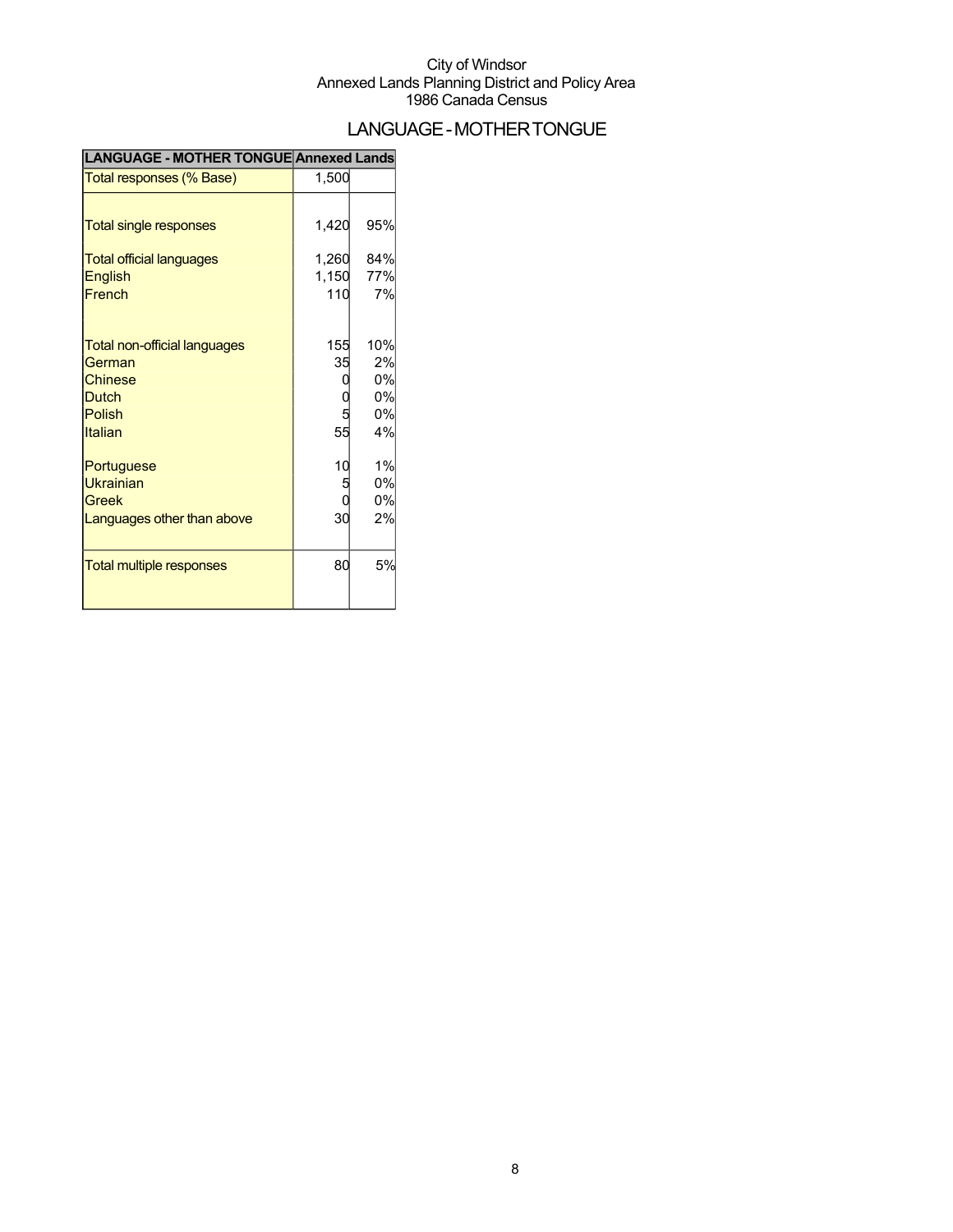### HOME LANGUAGE / ETHNIC ORIGIN

#### **HOME LANGUAGE / ETHNIC ORIGIN Annexed Lands**

| Total population (% base)                                                                                                                                                                                               | 1,501                                        |                                                                     |
|-------------------------------------------------------------------------------------------------------------------------------------------------------------------------------------------------------------------------|----------------------------------------------|---------------------------------------------------------------------|
| By home language:<br><b>Total single response</b><br><b>English</b><br>French<br>Italian<br><b>Chinese</b><br>German<br>Portuguese<br><b>Greek</b><br>Other<br>Speak more than one language                             | 1,370<br>1,200<br>15<br>65<br>10<br>80<br>50 | 91%<br>80%<br>1%<br>4%<br>0%<br>1%<br>0%<br>0%<br>5%<br>3%          |
| By official language:<br><b>English only</b><br><b>French only</b><br><b>Both English and French</b><br><b>Neither English nor French</b>                                                                               | 1,210<br>205<br>15                           | 81%<br>0%<br>14%<br>1%                                              |
| By ethnic origin:<br>Single origin<br><b>British</b><br>French<br><b>Aboriginal peoples</b><br>German<br>Italian<br>Ukrainian<br><b>Chinese</b><br>Dutch (Netherlands)<br><b>Other</b><br>Reported more than one origin | 880<br>315<br>265<br>40<br>105<br>145<br>545 | 59%<br>21%<br>18%<br>0%<br>3%<br>7%<br>0%<br>0%<br>0%<br>10%<br>36% |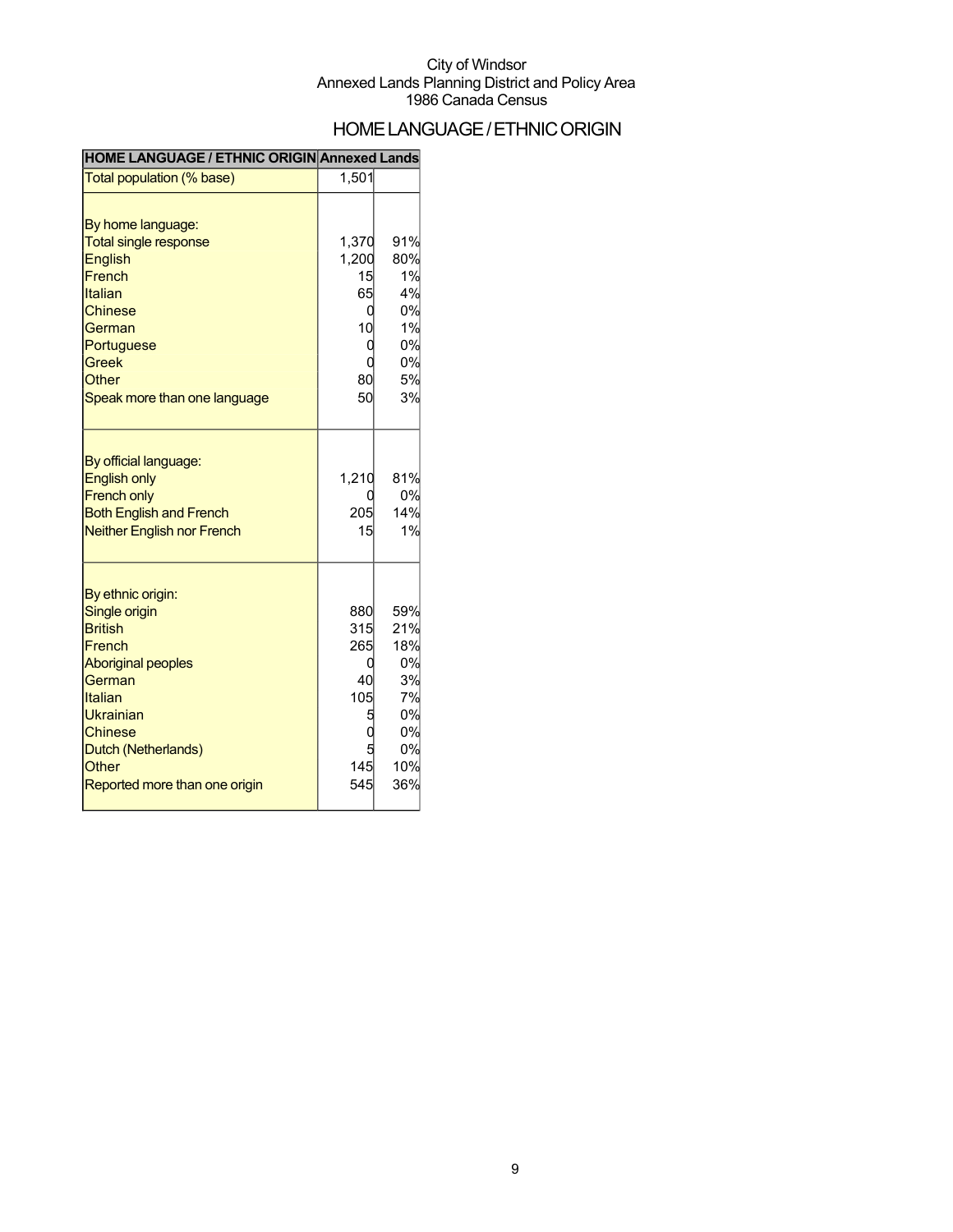### 1985INCOME

| 1985 INCOME                     | <b>Annexed Lands</b> |     |
|---------------------------------|----------------------|-----|
| Total households (% Base)       | 455                  |     |
| By household income:            |                      |     |
| <b>Negative Income</b>          |                      | 0%  |
| $$0 - 9,999$                    | 27                   | 6%  |
| \$10,000 - 19,999               | 56                   | 12% |
| $$20,000 - 29,999$              | 63                   | 14% |
| \$30,000 - 39,999               | 63                   | 14% |
| \$40,000 - 49,999               | 77                   | 17% |
| \$50,000 - 59,999               | 75                   | 16% |
| \$60,000 - 69,999               | 33                   | 7%  |
| \$70,000 - 79,999               | 17                   | 4%  |
| \$80,000 - 99,999               | 27                   | 6%  |
| \$100,000 and over              | g                    | 2%  |
| Aggr. household income (\$'000) | 18,817               |     |
| Average household income \$     | 41,356               |     |
|                                 |                      |     |
| Males 15 yrs+ with income       | 535                  |     |
| Aggregate income (\$'000)       | 14,300               |     |
| Average total income \$         | 26,729               |     |
| Females 15 yrs+ with income     | 455                  |     |
| Aggregate income (\$'000)       | 5,206                |     |
| Average total income \$         | 11,442               |     |
|                                 |                      |     |
| Males 15 yrs+ with employ.inc   | 465                  |     |
| Aggregate income (\$'000)       | 11,982               |     |
| Average employment income \$    | 25,768               |     |
| Females 15 yrs+ with emp.inc.   | 335                  |     |
| Aggregate income (\$'000)       | 3,945                |     |
| Average employment income \$    | 11,776               |     |
|                                 |                      |     |
| Number of census families       | 400                  |     |
| Aggr. family income (\$'000)    | 16,649               |     |
| Average family income \$        | 41,623               |     |
| Unattached individ. with inc.   | 50                   |     |
| Aggregate income (\$'000)       | 1,199                |     |
| Average individual income \$    | 23,980               |     |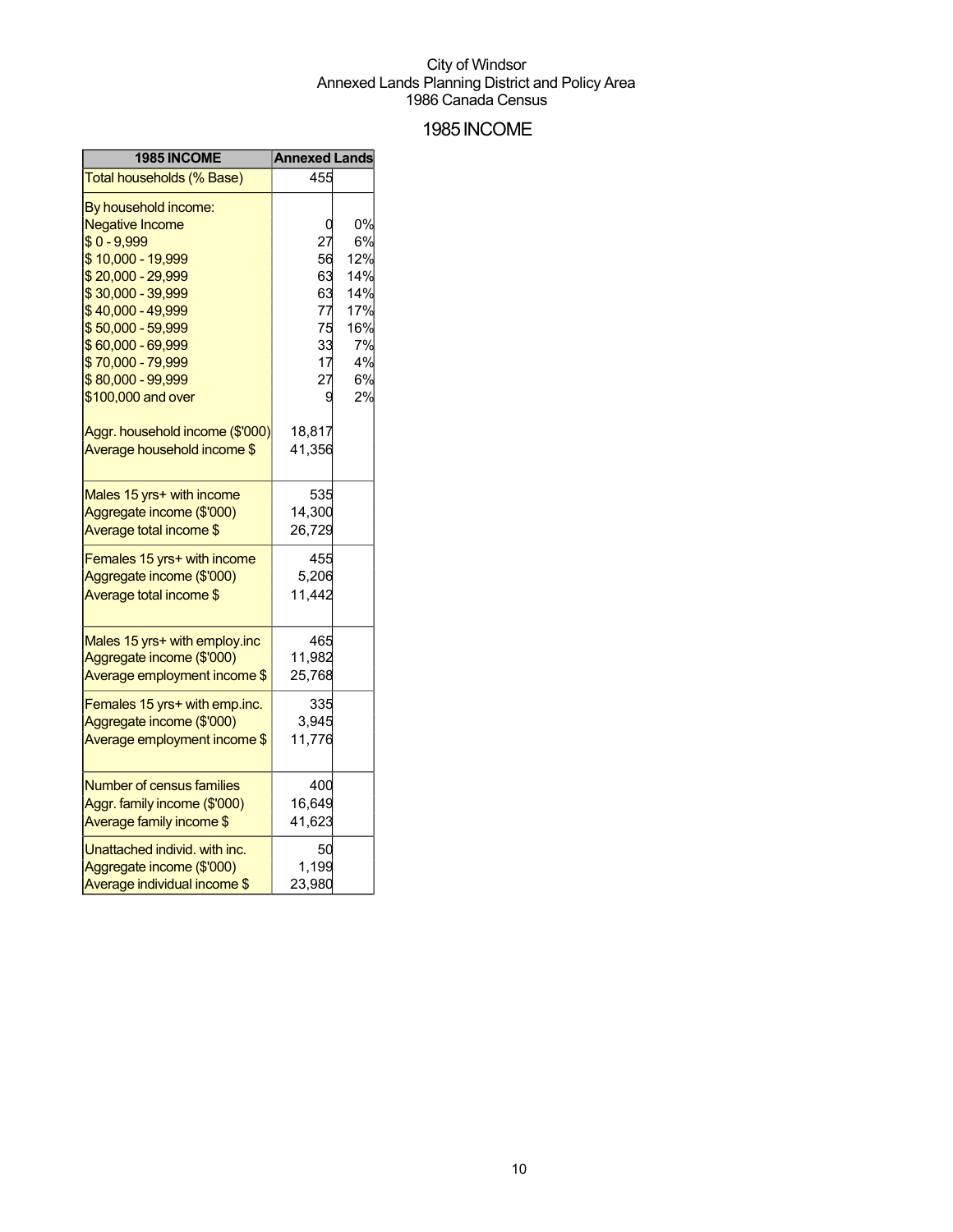## IMMIGRATION/MOBILITY

| <b>IMMIGRATION/MOBILITY Annexed Lands</b>                                                            |                          |                              |
|------------------------------------------------------------------------------------------------------|--------------------------|------------------------------|
| <b>Total population (% Base)</b>                                                                     | 1,500                    |                              |
| By citizenship:                                                                                      |                          |                              |
| Canadian                                                                                             | 1.390                    | 93%                          |
| <b>Other than Canadian</b>                                                                           | 35                       | 2%                           |
| By immigration status:                                                                               |                          |                              |
| Non-immigrant population                                                                             | 1,195                    | 80%                          |
| Born in province of res.                                                                             | 1,130                    | 75%                          |
| Born in another province                                                                             | 65                       | 4%                           |
| <b>Immigrant population</b>                                                                          | 235                      | 16%                          |
| <b>United States of America</b>                                                                      | 15                       | 1%                           |
| <b>Other Americas</b>                                                                                | 15                       | 1%                           |
| <b>United Kingdom</b>                                                                                | 5                        | 0%                           |
| <b>Other Europe</b>                                                                                  | 170                      | 11%                          |
| Africa                                                                                               | 0                        | 0%                           |
| Asia                                                                                                 |                          | 0%                           |
| Other                                                                                                |                          | 0%                           |
| Immigrant population - total                                                                         | 235                      |                              |
| By period of immigration:<br>Before 1946<br>1946 - 1966<br>1967 - 1977<br>1978 - 1982<br>1983 - 1986 | 5<br>125<br>95<br>0<br>ſ | 2%<br>53%<br>40%<br>0%<br>0% |
| By age at time of immigration:<br>$0 - 4$ years<br>$5 - 19$ years<br>20 years and over               | 25<br>60<br>145          | 11%<br>26%<br>62%            |
|                                                                                                      |                          |                              |
| By mobility status:<br>Persons 5 years and over                                                      | 1,350                    |                              |
| Non-movers (same address)                                                                            | 1,145                    | 85%                          |
| <b>Movers</b>                                                                                        | 205                      | 15%                          |
| Non-migrants (same place)                                                                            | 90                       | 7%                           |
| Migrants                                                                                             | 125                      | 9%                           |
| From same province                                                                                   | 130                      | 10%                          |
| From other province                                                                                  |                          | 0%                           |
| <b>From outside Canada</b>                                                                           |                          | 0%                           |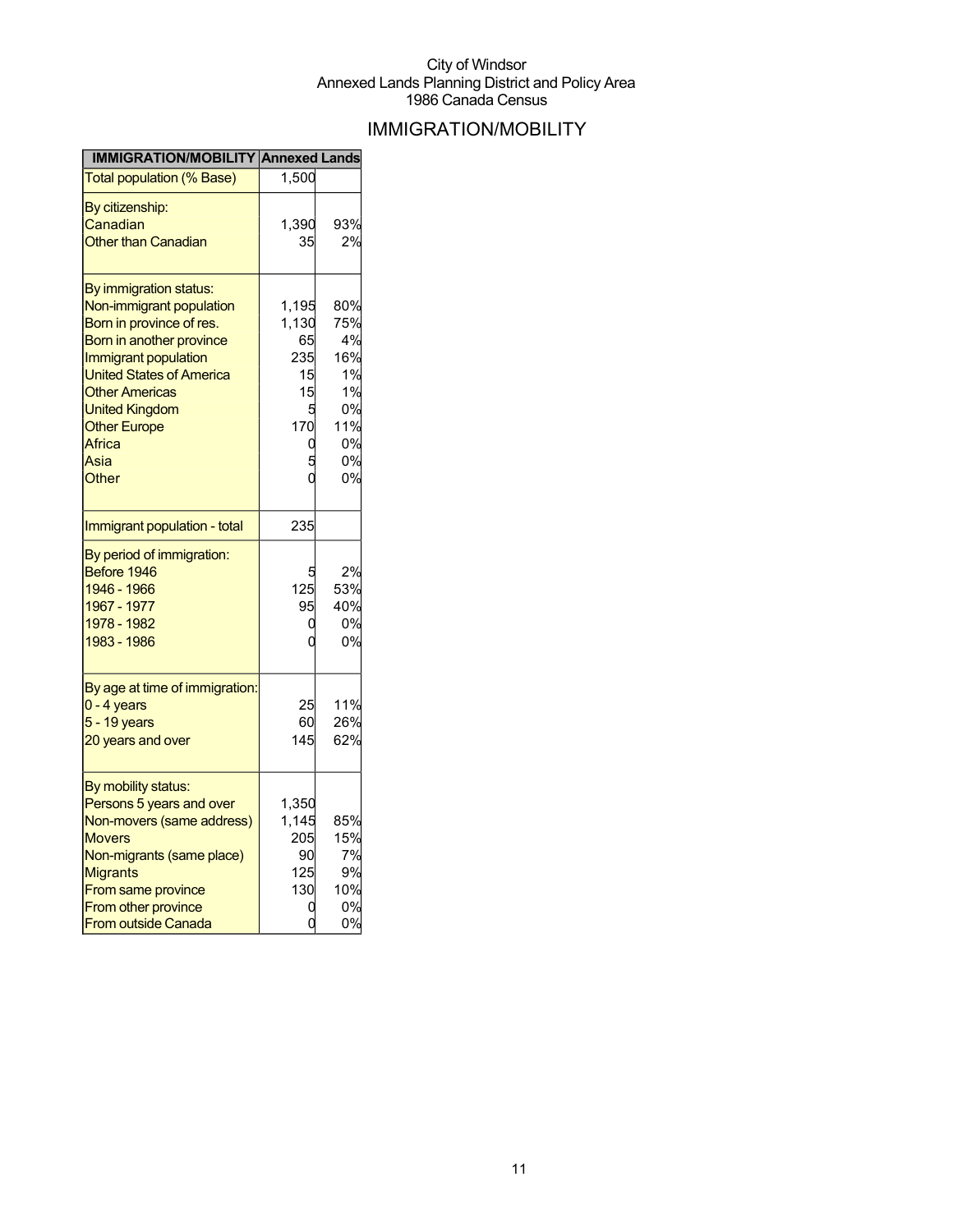## EDUCATION/QUALIFICATIONS

| EDUCATION/QUALIFICATIONS Annexed Lands |       |     |
|----------------------------------------|-------|-----|
| Total population 15+ years             | 1,175 |     |
| By highest level of schooling:         |       |     |
| Less than grade 9                      | 175   | 15% |
| Grade 9 - 13, no sec. cert.            | 355   | 30% |
| Grade 9 - 13, second. cert.            | 205   | 17% |
| Trade certificate/diploma              | 320   | 27% |
| University without degree              | 70    | 6%  |
| University with degree                 | 60    | 5%  |
| Postsecondary educated                 |       |     |
| population - total (% Base)            | 325   |     |
| By field of study:                     |       |     |
| Male with postsecondary educ.          | 165   | 51% |
| Education/recreat./counsell.           | 10    | 3%  |
| Fine and applied arts                  | 10    | 3%  |
| <b>Humanities &amp; related fields</b> | C     | 0%  |
| Social sciences & rel. field           |       | 0%  |
| Commerce/management/bus.adm.           | 15    | 5%  |
| Agricult. & biolog. sciences           | በ     | 0%  |
| Engineering & applied scienc           | 10    | 3%  |
| Technic.& trades (eng & sci)           | 100   | 31% |
| Health prof. science & tech.           |       | 0%  |
| Mathematics & phys. sciences           |       | 0%  |
| All other                              |       | 0%  |
| Female with postsecond. educ.          | 160   | 49% |
| Education/recreat./counsell.           | 25    | 8%  |
| <b>Fine and applied arts</b>           | 20    | 6%  |
| Humanities & related fields            | 5     | 2%  |
| Social sciences & rel. field           | 20    | 6%  |
| Commerce/management/bus.adm.           | 55    | 17% |
| Agricult. & biolog. sciences           | 5     | 2%  |
| Engineering & applied scienc           |       | 0%  |
| Technic.& trades (eng & sci)           | C     | 0%  |
| Health prof. science & tech.           | 30    | 9%  |
| Mathematics & phys. sciences           | 10    | 3%  |
| All other                              | C     | 0%  |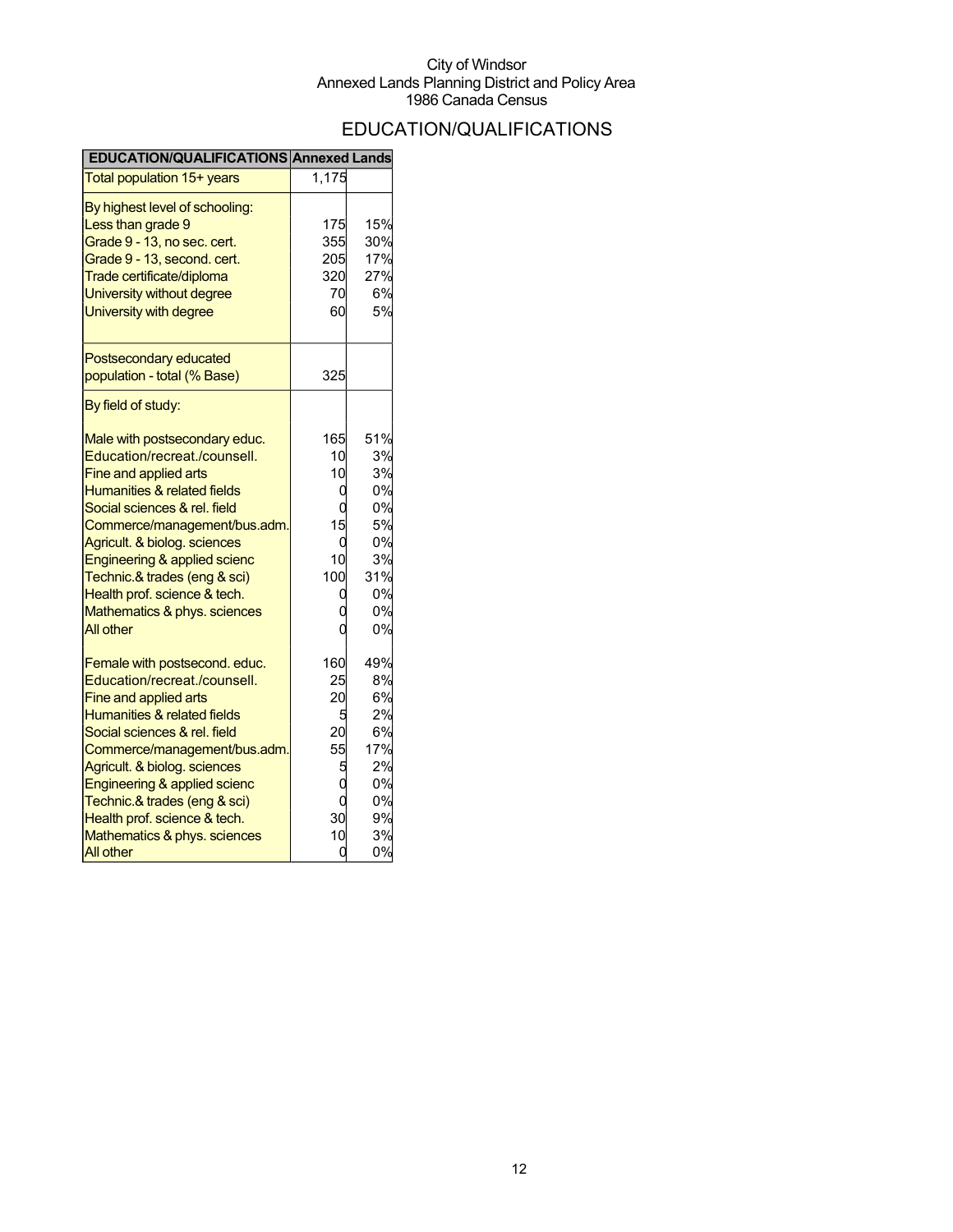## **LABOUR FORCE**

| <b>LABOUR FORCE</b>                                                                                                                                                   | <b>Annexed Lands</b>                                |                                |
|-----------------------------------------------------------------------------------------------------------------------------------------------------------------------|-----------------------------------------------------|--------------------------------|
| Total population 15+ years<br>Total labour force 15+ years<br>Employed<br>Unemployed<br>Persons not in labour force<br><b>Participation rate</b><br>Unemployment rate | 1,180<br>810<br>690<br>110<br>370<br>68.64<br>13.58 | 69%<br>58%<br>9%<br>31%        |
| Male population 15+ years<br><b>Labour force</b><br>Employed<br>Unemployed<br>Not in labour force<br><b>Participation rate</b><br><b>Unemployment rate</b>            | 580<br>475<br>415<br>50<br>105<br>81.9<br>10.53     | 49%<br>40%<br>35%<br>4%<br>9%  |
| Female population 15+ years<br><b>Labour force</b><br>Employed<br><b>Unemployed</b><br>Not in labour force<br><b>Participation rate</b><br><b>Unemployment rate</b>   | 600<br>340<br>275<br>60<br>265<br>56.67<br>17.65    | 51%<br>29%<br>23%<br>5%<br>22% |
| Males- all classes of worker<br><b>Paid worker</b><br>Self-employed<br><b>Females-all classes of worker</b><br><b>Paid worker</b><br>Self-employed                    | 475<br>445<br>15<br>335<br>320                      | 94%<br>3%<br>96%<br>1%         |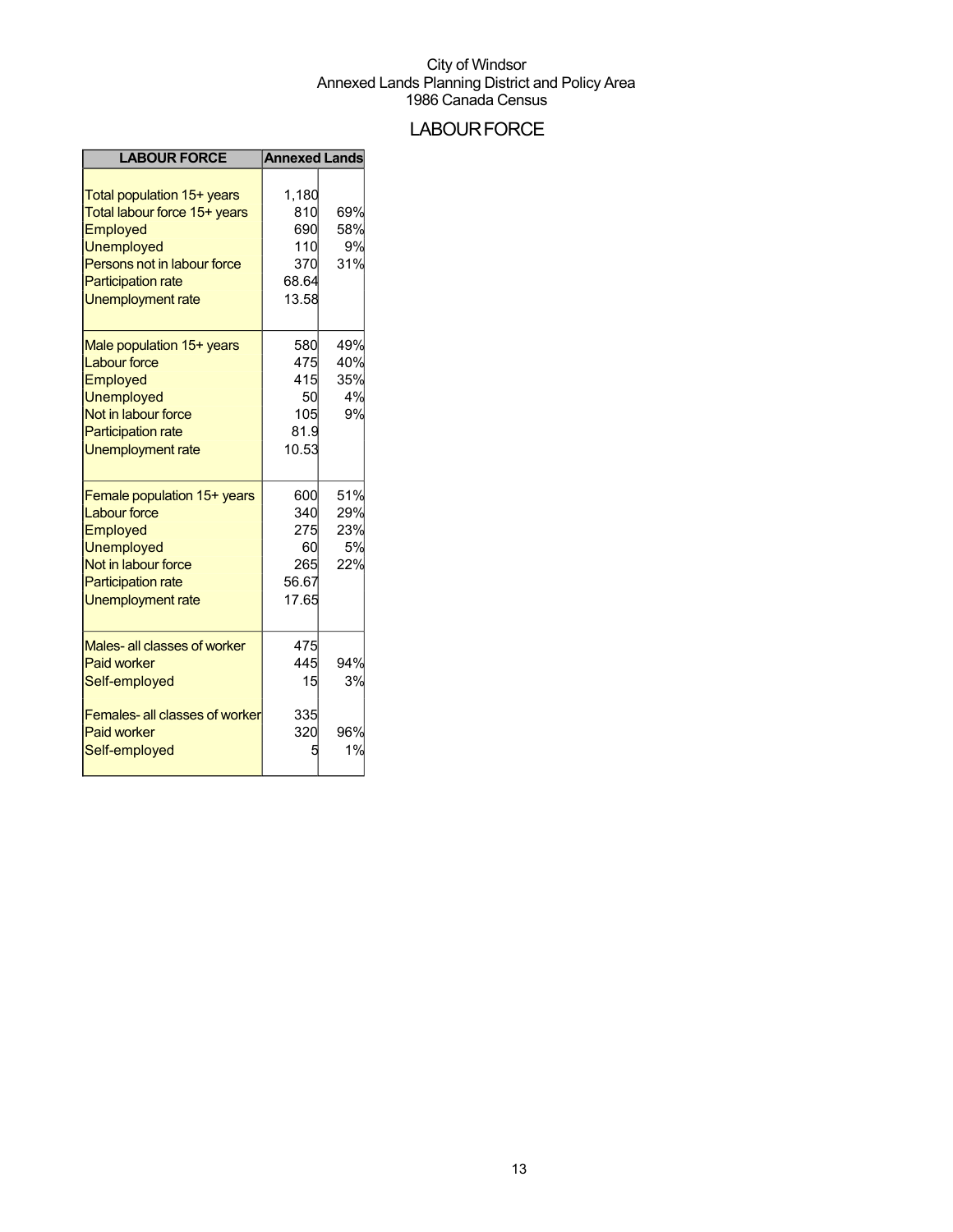## INDUSTRY/OCCUPATION

| <b>INDUSTRY/OCCUPATION Annexed Lands</b> |     |     |
|------------------------------------------|-----|-----|
| perienced labour force                   |     |     |
| By Industry: (% Base)                    | 790 |     |
| <b>Agricultural &amp; rel.services</b>   | 30  | 4%  |
| Other primary industries                 | U   | 0%  |
| <b>Manufacturing</b>                     | 265 | 34% |
| Construction                             | 55  | 7%  |
| <b>Transportation &amp; storage</b>      | 60  | 8%  |
| Communication & oth. utility             | 15  | 2%  |
| <b>Wholesale trade</b>                   | 55  | 7%  |
| <b>Retail trade</b>                      | 50  | 6%  |
| <b>Finance and insurance</b>             | 35  | 4%  |
| Real estate & insur. agents              | 0   | 0%  |
| <b>Business service</b>                  | 20  | 3%  |
| Government service                       | 40  | 5%  |
| <b>Educational service</b>               | 15  | 2%  |
| <b>Health &amp; social service</b>       | 50  | 6%l |
| Accommodation, food, beverag             | 50  | 6%  |
| Other service industries                 | 65  | 8%  |
| <b>Experienced labour force</b>          |     |     |
| by occupation: (% Base)                  | 790 |     |
|                                          |     |     |
| Managerial, administrative               | 105 | 13% |
| Nat. science, eng. & math.               | 15  | 2%  |
| Soc. sc., religion & artist.             | 20  | 3%  |
| <b>Teaching &amp; related</b>            | 15  | 2%  |
| <b>Medicine &amp; health</b>             | 10  | 1%  |
| <b>Clerical &amp; related</b>            | 130 | 16% |
| Sales                                    | 50  | 6%  |
| Service                                  | 90  | 11% |
| Farming & horticultural                  | 25  | 3%  |
| Other primary industries                 | Ω   | 0%  |
| Processing                               | 25  | 3%  |
| Machining & related                      | 50  | 6%  |
| Prod. fabric./assemb./repair             | 115 | 15% |
| <b>Construction trades</b>               | 35  | 4%  |
| Transport equipmnt. operat.              | 40  | 5%  |
| Material handling & related              | 45  | 6%  |
| Oth. crafts & equip. operat.             | C   | 0%  |
| Occupations not classified               | 20  | 3%  |
|                                          |     |     |